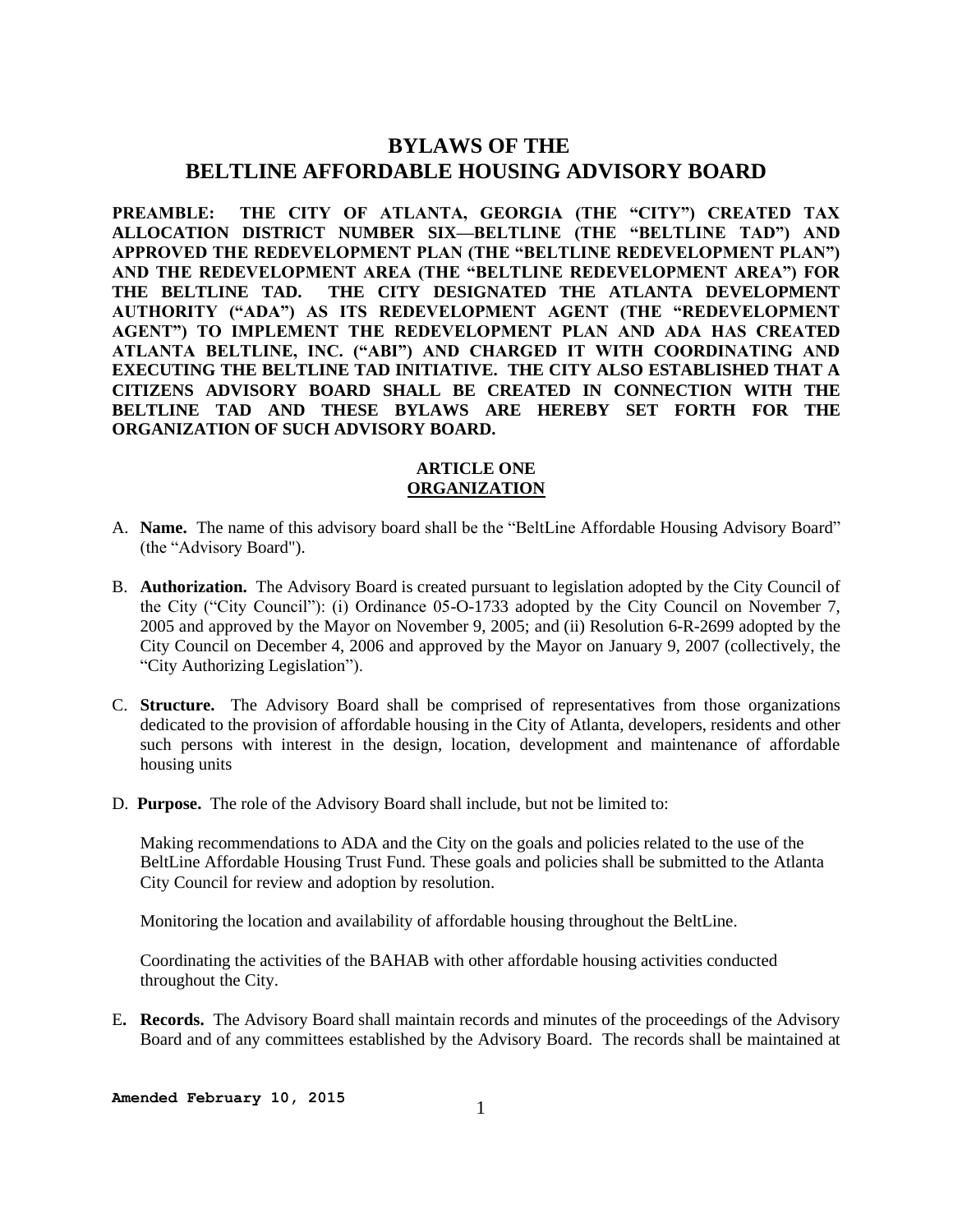the offices of ABI. In addition, a record shall be maintained at ABI showing the names, addresses, electronic mail addresses and telephone numbers of each of the members of the Advisory Board.

- F. **Semi-Annual Reports.** The Advisory Board shall provide a semi-annual written report to the City Council and to the Mayor on its activities. Copies of the report shall also be provided contemporaneously to the Atlanta Public School System and the Fulton County Board of Commissioners.
- G**. Effective Date.** These Bylaws shall become effective as of June 5, 2007.

## **ARTICLE TWO MEMBERSHIP**

- A. **Composition.** The Advisory Board shall be comprised of members that are nominated and appointed in accordance with the City Authorizing Legislation, specifically including Resolution 06-R-2699. The composition, nomination and appointment of members of the Advisory Board shall not be amended except by action of the City Council and the Mayor, and in accordance with any intergovernmental agreements by and between the City and the Fulton County Board of Commissioners or the Atlanta Public Schools System. Members of the Advisory Board shall serve in a voluntary capacity and will not be compensated.
- B. **Terms of Membership.** The initial members of the Advisory Board shall serve for a term of two (2) years commencing on May 1, 2007 and expiring two (2) years thereafter on April 30, 2009. After the initial term, the term of Advisory Board members shall be two (2) years for each term commencing at the time of appointment and shall expire two years after. An Advisory Board member may not serve more than three (3) consecutive terms. A member of the Advisory Board shall serve until his or her successor is appointed or until the earlier death, resignation, removal or incapacity.
- C. **Resignation, Removal or Vacancy.** Any member of the Advisory Board may resign office at any time by submitting such resignation in writing to the Secretary, Chairperson and President/CEO of ABI and the resignation shall take effect at such time as specified in writing.

An Advisory Board member may be removed only by the appointing governing body consistent with the appointment process of the City Authorizing Legislation. If a member shall be absent, except for reason of illness for three (3) consecutive regular Advisory Board meetings or four (4) Advisory Board meetings during a calendar year, including regularly scheduled meetings and special meetings duly called and noticed, the Advisory Board may seek a declaration by ABI that the office has been vacated by reason of neglect and such vacancy shall be filled as provided in this paragraph in accordance with the City Authorizing Legislation.

Vacancies created by expiration of the terms of Advisory Board members or by the death, removal, resignation, or incapacity of any member of the Advisory Board shall be filled by the appointing authority as set forth above.

#### **ARTICLE THREE**

**Amended February 10, 2015** 2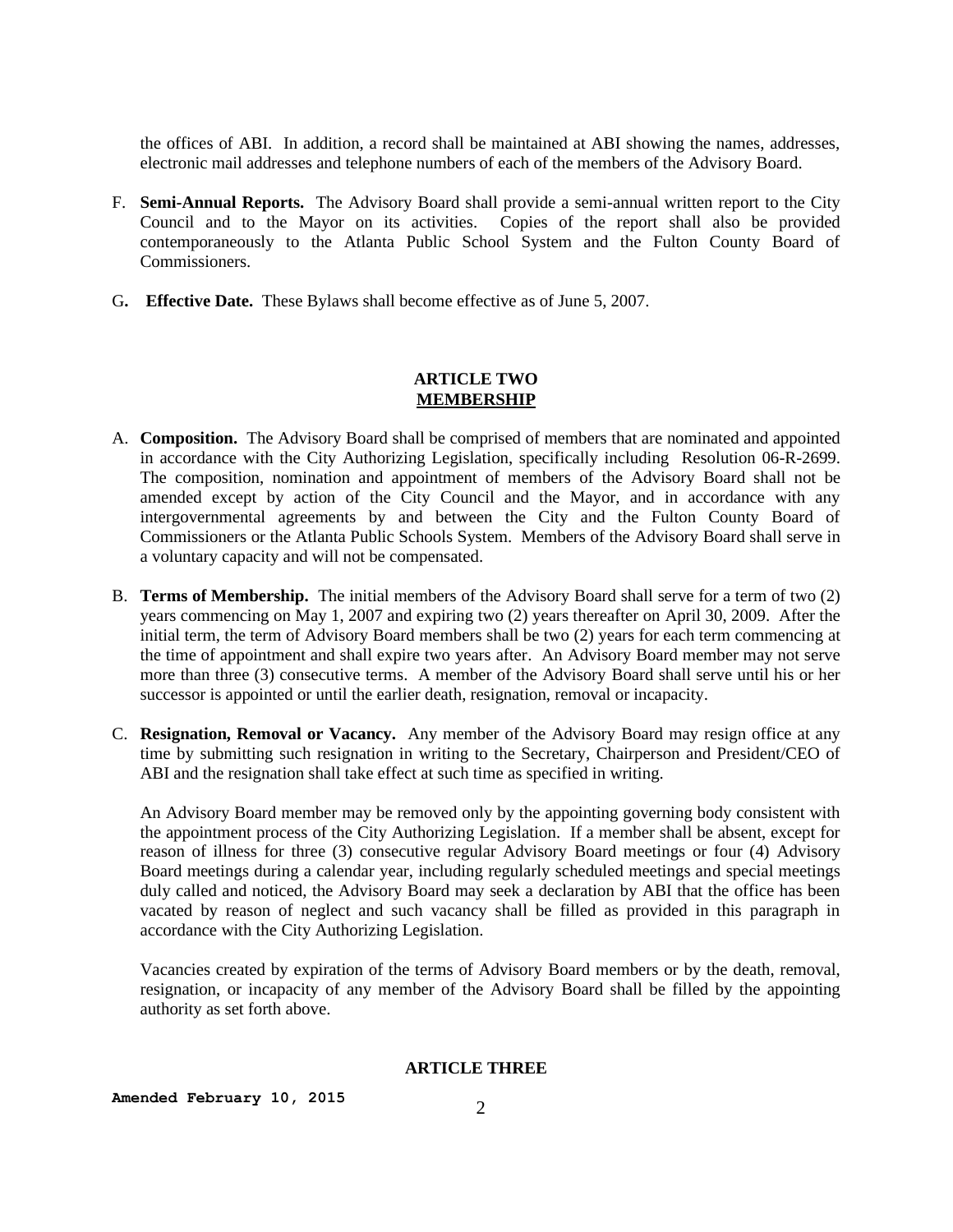### **MEETINGS**

A. **Meetings.** The Advisory Board shall meet not less frequently than quarterly, which meetings shall be at a time, date, and place that shall be established by the Executive Board and approved by resolution of the Advisory Board. Special meetings of the Advisory Board may be called at any time by the Executive Committee, by one-quarter of the members of the Advisory Board, in writing, or by ABI, through its Board of Directors or its President/CEO.

## B. **Notice of Meetings.**

All Advisory Board members shall be given at least 10 and no more than 30 days' notice of regularly scheduled meetings and at least 4 business days and no more than 14 days' notice of special meetings.

Notice of meetings may be given by personal delivery, first class mail, electronic mail, telegram, cablegram, telex or facsimile transmission and shall be deemed given when mailed, electronically mailed or when the telegram, cablegram, telex or facsimile transmission is sent, addressed to the Advisory Board member at his or her business or residence address.

The business to be transacted at, or the purpose of any meeting of, the Advisory Board shall be specified in the notice (or waiver of notice) of such meeting.

Notice of any meeting or of the purpose of a meeting may be waived by an instrument in writing signed by a member of the Advisory Board. Attendance of an Advisory Board member at a meeting shall constitute a waiver of notice of such meeting and waiver of any and all objections to the place of the meeting, the time of the meeting, the manner in which it has been called or convened, and of notice of the purpose of the meeting, except when an Advisory Board member states, at the beginning of the meeting, any such objection or objections to the transaction of business.

All meetings shall comply generally with the Open Meeting Laws of the State of Georgia, where the meetings shall be customarily open to the public and the records shall be available to the public.

C. **Quorum.** A majority of the Advisory Board members then appointed shall constitute a quorum for the transaction of business.

If a quorum is present, the Advisory Board may act upon a majority vote of the Advisory Board members present at the meeting, unless the act of a greater number is required by the Bylaws, subject to Sections D, E and F below.

Each Advisory Board member shall have one vote.

- D. **Written Consents.** Any action required to be taken at a meeting of the Advisory Board, or any action that may be taken at a meeting of the Advisory Board, may be taken without a meeting if a consent in writing, setting forth the action so taken, shall be signed by a super-majority (75%) of the Advisory Board members then appointed and filed with the minutes of the proceedings of the Advisory Board. Any action taken by written consent shall be included in the agenda for information purposes at the next meeting of the Advisory Board.
- E. **Proxy Voting.** Members of the Advisory Board shall not be allowed to vote by proxy.

**Amended February 10, 2015** <sup>3</sup>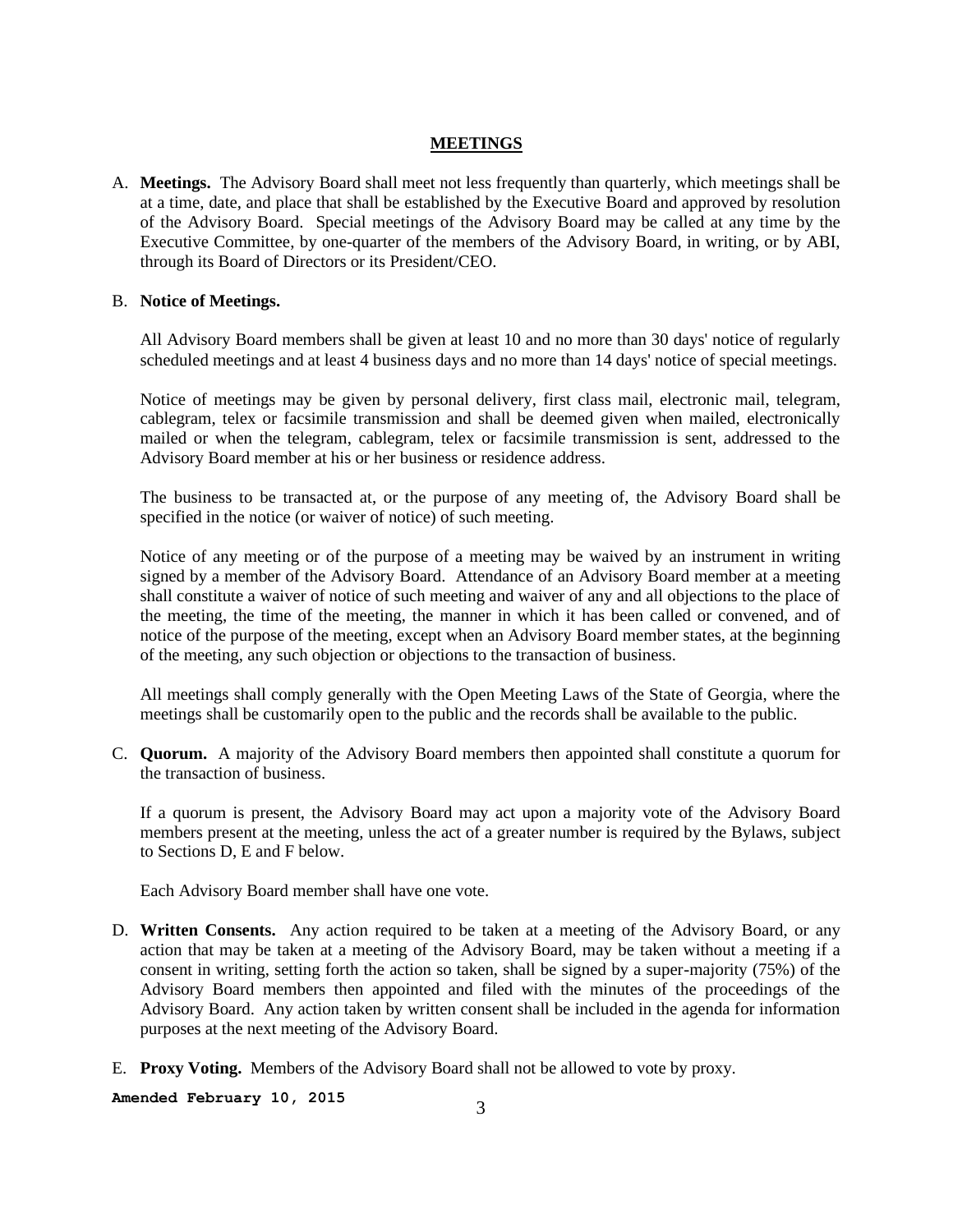- F. **Teleconference Meeting.** Members of the Advisory Board may participate in any meeting of the Advisory Board or any committee thereof by means of conference telephone or similar communication equipment by means of which all persons participating in the meeting can hear each other, and such participation in a meeting shall constitute presence in person at such meeting.
- G. **Parliamentary Procedures.** The Advisory Board will be governed by certain guiding principles to be established by the Advisory Board, as may be amended from time to time by the Advisory Board. In case of dispute concerning parliamentary procedures governing the conduct of meetings of the Advisory Board, Roberts Rules of Order, as revised and updated from time to time shall govern, in addition to any procedures set forth herein or adopted by resolution of the body.
- H. **Annual Public Reporting Meeting.** The Advisory Board shall convene an annual public reporting meeting.

## **ARTICLE FOUR COMMITTEES**

- A. **Creation of Committees.** The Advisory Board, by resolution may establish one or more committees, which shall have only the power and authority as delegated thereto by the Advisory Board, except as limited in these Bylaws. Each such committee shall consist of three (3) or more Advisory Board members. Only members of the Advisory Board can serve as members of any committee established by the Advisory Board. No committee shall have authority as to any of the following matters:
	- (a) the dissolution, merger, or consolidation of the Advisory Board;
	- (b) the removal of any officer or the filling of any vacancy in any committee;
	- (c) the amendment or repeal of the Bylaws or the adoption of new Bylaws;
	- (d) the amendment or repeal of any resolution of the Advisory Board which by its terms cannot be amended or repealed except by action of the Advisory Board; or
	- (e) the recommendation for approval or rejection of any BeltLine TAD projects, which are required to be presented to the Advisory Board for review and consideration.

The Advisory Board shall elect a chairperson for each of the committees created hereby. The chairpersons of each committee and any member of the Advisory Board may make recommendations to the Executive Committee for appointment of members to the committees. The Executive Committee may be called upon to appoint the members to the committee of the Advisory Board. The chairpersons and members of the committees shall serve at the pleasure of the Advisory Board on such committee.

B. **Standing Committees.** A Standing Committee entitled the "Executive Committee" shall be established by the Advisory Board. The purpose of the Executive Committee shall be to carry out those duties and responsibilities as specifically delegated by the Advisory Board, including, but not limited to, taking action at the direction of the Advisory Board, in lieu of a meeting of the entire body.

**Amended February 10, 2015** <sup>4</sup>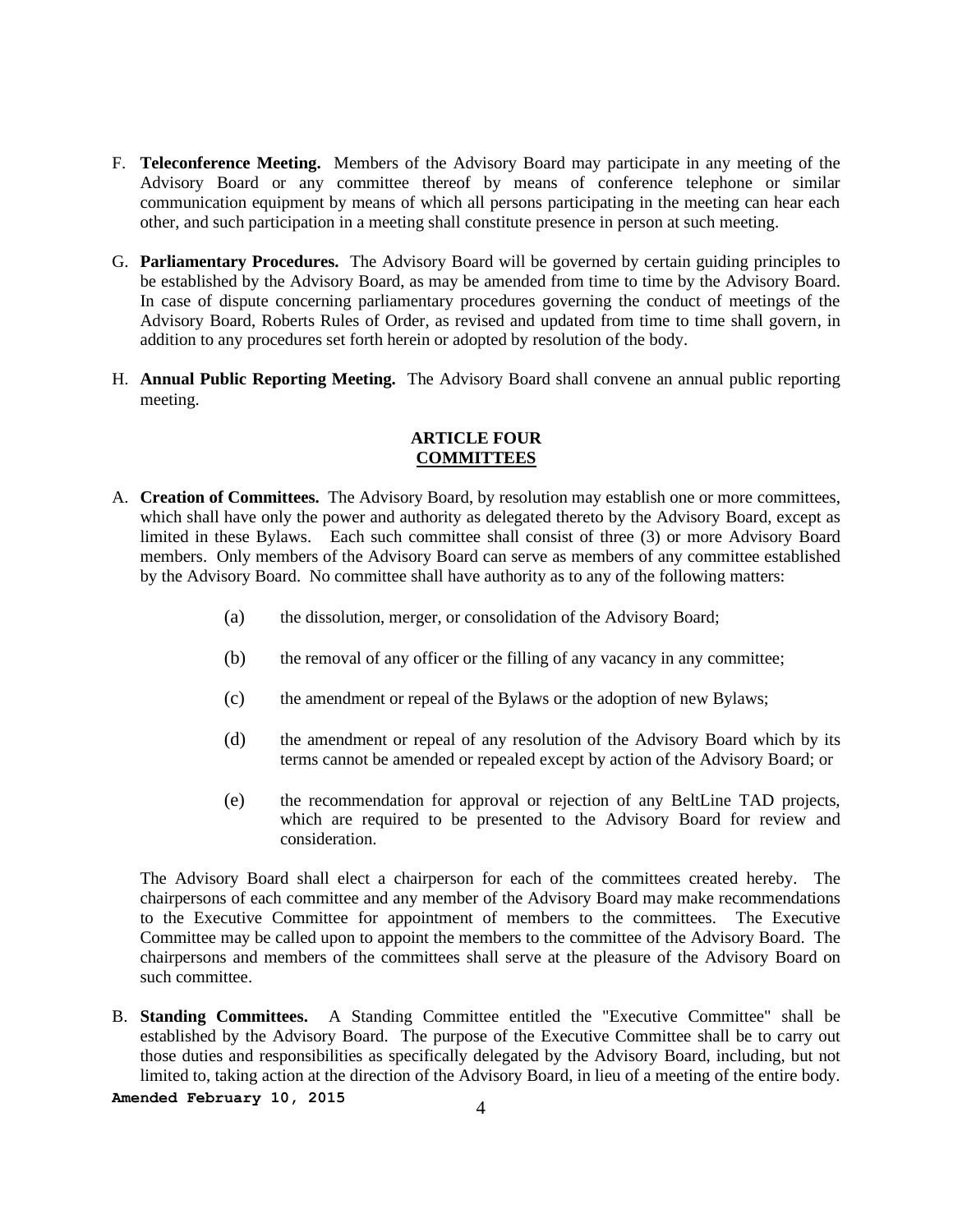The Executive Committee shall be comprised of the officers of the Advisory Board, chairs of the committees established hereby and any other persons designated by resolution of the Advisory Board.

The Advisory Board may create committees and short-term task forces, as it deems necessary in order to effectively carry out its purposes and responsibilities.

All minutes of meetings of the Executive Committee and any other committees established by the Advisory Board shall be filed with the Secretary of the Advisory Board and recorded in the minute books.

### **ARTICLE FIVE OFFICERS**

- A. **Officers.** The officers of the Advisory Board shall consist of a Chair, a Vice Chair, a Secretary and such other officers as may be deemed necessary by the Advisory Board. At its first meeting in every odd year, the members of the Advisory Board shall elect officers. No more than two (2) officers from a single appointing body may be elected. If the election of officers is not held at such meeting, the election shall be held as soon thereafter as possible. Each of the officers shall hold office for a two (2) year period or until his or her successor shall be duly elected and qualified. Any officer so elected shall not serve more than two consecutive terms in any one office, unless at least a super majority, 75% of the members of the Advisory Board, vote to elect such officer to serve in such office beyond the term limitation. Notwithstanding the above, a member of the Advisory Board may only serve as an officer of the Advisory Board, or any committee, so long as he or she is a current member of the Advisory Board.
- B. **Chair.** The Chair shall be responsible for the administration of the Advisory Board, including general supervision of the policies of the Advisory Board and execution of the purpose and responsibilities of the Advisory Board. The Chair shall preside at all meetings of the Advisory Board, and shall serve as Chair of the Executive Committee.
- C. **Vice Chair.** The Vice Chair shall act in the absence of the Chair and shall assume all duties and responsibilities appertaining thereto.
- D. **Secretary.** The Secretary shall keep minutes of all meetings of the Advisory Board and have charge of the minute book of the Advisory Board and shall perform such other duties and have such other powers as may from time to time be delegated to him or her by the Chair or the Advisory Board.
- E. **Additional Officers.** Other officers, if any, shall perform such duties as are generally performed by officers with an equivalent title, if any, and shall perform such other duties and exercise such other powers as the Chair or the Advisory Board shall request or delegate.
- F. **Removal of Officers.** Any officer appointed by the Advisory Board may be removed by the affirmative vote of a majority of the Advisory Board whenever in its judgment the best interests of the Advisory Board will be served thereby. Any vacancy, however occurring, in any office may be filled by the Advisory Board.